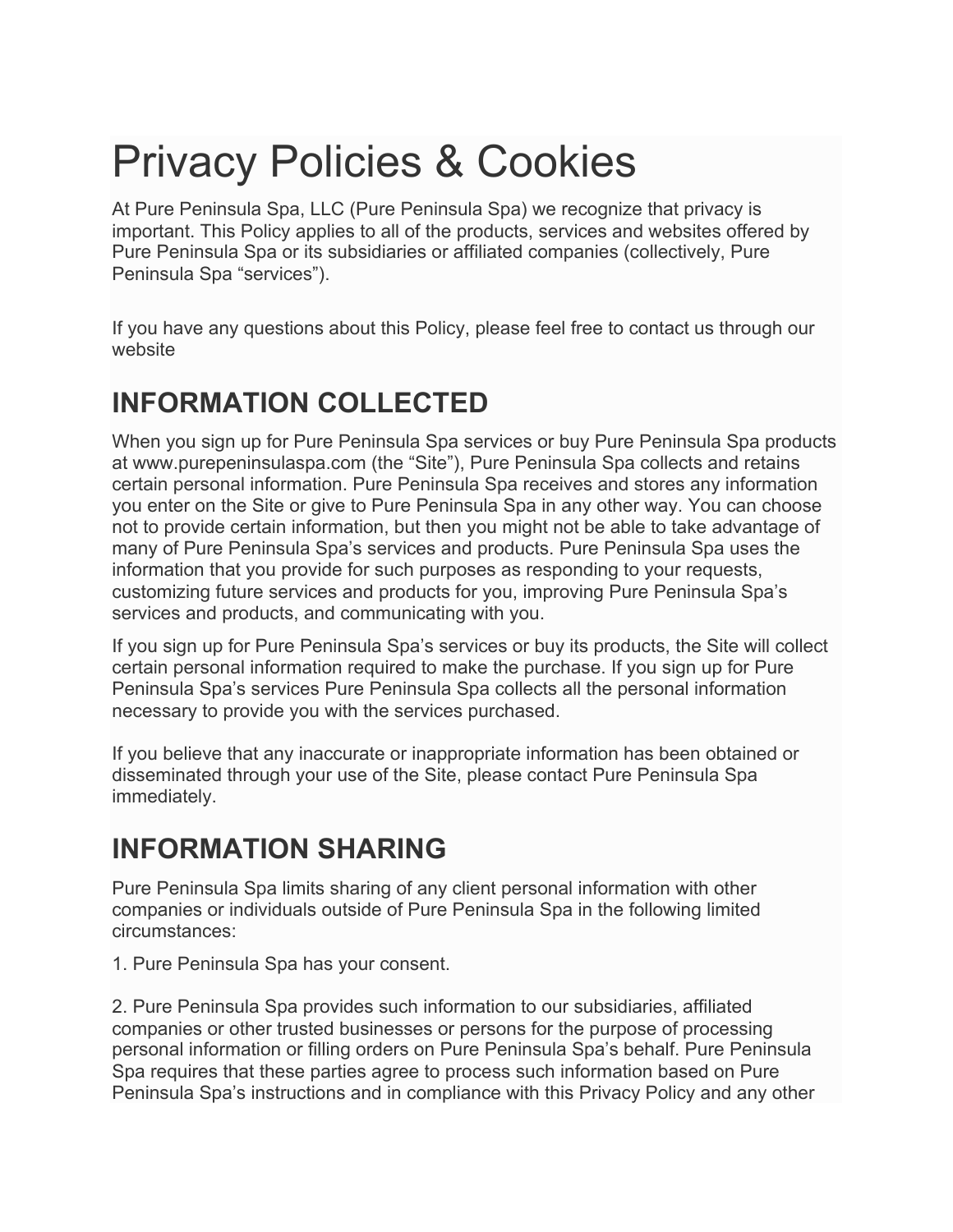appropriate confidentiality and security measures.

3. Pure Peninsula Spa has a good faith belief that access, use, preservation or disclosure of such information is reasonably necessary to (a) satisfy any applicable law, regulation, legal process or enforceable governmental request, (b) enforce applicable provisions of the Terms of Use Agreement, including investigation of potential violations thereof, (c) detect, prevent, or otherwise address fraud, security or technical issues, or (d) protect against imminent harm to the rights, property or safety of Pure Peninsula Spa, its users or the public as required or permitted by law.

4. If Pure Peninsula Spa becomes involved in a merger, acquisition, or any form of sale of some or all of its assets, Pure Peninsula Spa will provide notice before personal information is transferred and becomes subject to a different privacy policy.

5. Pure Peninsula Spa may share with third parties certain pieces of aggregated, non personal information, such as but not limited to the number of users who clicked on an advertisement on the Site, the number of users that clicked on any page within the Site or aggregated business performance data across a geographical region.

Please contact Pure Peninsula Spa through our website for any additional questions about the management or use of personal data.

#### **SECURITY OF INFORMATION**

Pure Peninsula Spa takes all appropriate security measures to protect against unauthorized access to or unauthorized alteration, disclosure or destruction of data. These include internal reviews of Pure Peninsula Spa's data collection, storage and processing practices and security measures, as well as physical security measures to guard against unauthorized access to systems where Pure Peninsula Spa stores personal data.

Pure Peninsula Spa restricts access to personal information to Pure Peninsula Spa employees, contractors and agents who need to know that information in order to operate, develop or improve our services. These individuals are bound by confidentiality obligations and may be subject to discipline, including termination and criminal prosecution, if they fail to meet these obligations.

#### **ACCESSING AND UPDATING PERSONAL INFORMATION**

When you use Pure Peninsula Spa services, Pure Peninsula Spa makes a good faith effort to provide you with access to your personal information and either to correct this data if it is inaccurate or to delete such data at your request if it is not otherwise required to be retained by law or for legitimate business purposes. Pure Peninsula Spa asks individual users to identify themselves and the information requested to be accessed,